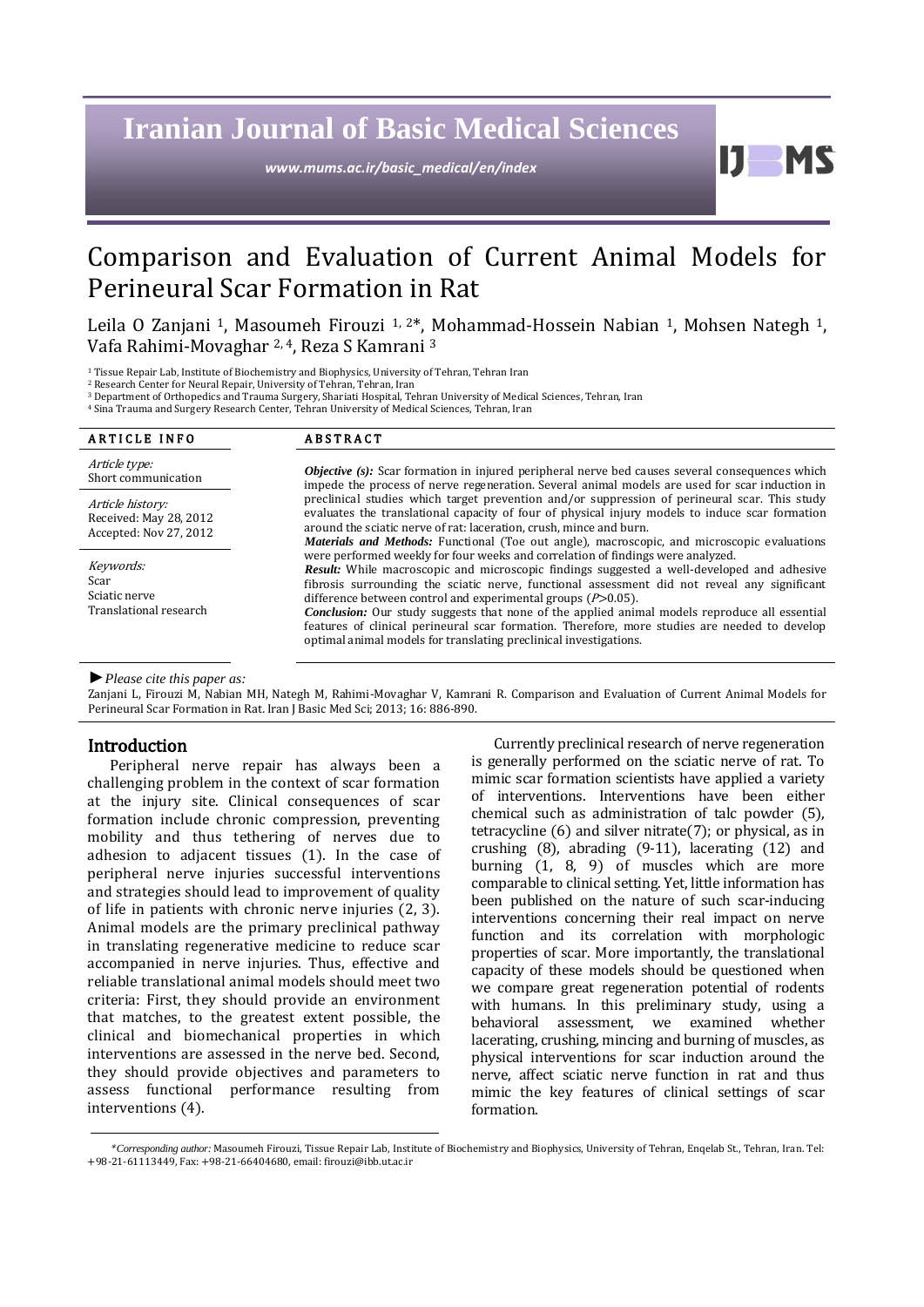#### Materials and Methods

A total number of thirty two female Wistar rats weighing 150-200 g were randomly divided into four groups (n=8) each sustaining any of laceration, crush, mince and burn injuries. Animals were handled according to the laboratory animal care and treatment protocol of Tehran University of Medical Sciences. After anesthesia (Ketamine100 mg/kg, and Xylazine 5 mg/kg, IP), and under aseptic conditions, the right sciatic nerve was carefully exposed and isolated through a gluteal muscle-splitting approach. Over a length of 1.5 cm of the exposed surface of the adductor muscle and 5 mm edge of the biceps femoris muscle, both facing the sciatic nerve, four interventions were applied. For the laceration group, surgical blade (#15) was used to make five axial and three vertical slashes, each 2 mm-deep in both muscles (12). For the crushing group, the two muscles were compressed with forceps at its maximum closure point for 10 sec (8). For the mincing group, 5 mm edge of the biceps femoris and whole adductor muscle were severed and taken out, then minced into small pieces and returned back to the nerve periphery. As a modified burning procedure, a wide-tip pincer (5×5 mm) was heated by flame until became reddish and pressed onto the muscles (8, 9). During these procedures the nerve was gently retracted and protected against direct injury. Muscles and skin were sutured and an antibite (Mavala Stop Inc UK) was administered on the operated limb for prevention of probable automutilation.

For four weeks, behavioral, histological and macroscopic assessments were performed weekly on animals: the Toe Out Angle (TOA) test was engaged as the behavioral assessment. By definition, "The angle in degrees between body's direction of progression and the line which passes through the tip of third digit and the calcaneus is defined as TOA" (13). For monitoring of this angle a Perspex walking pathway was placed in front of a recording camera (SONY, DCR-DVD305, Japan, Tokyo). A mirror with 45 degree angle was placed beneath the walking track which provides the bottom view of animals' feet plantar surface for the recorder. Continuous stepping of animals was recorded and frames in which the animal was running, crouching or intermittently stepping were considered inappropriate and removed from calculations. The TOAs were then calculated using the public domain software ImageJ [\(www.rsb.info.nih.gov](http://www.rsb.info.nih.gov/) accessed Nov 2007). TOA measurement of another nineteen rats served as control in our study.

At the end of each week, two animals from each group were sacrificed; one for macroscopic and the other for microscopic evaluations. Peterson grading scale was used to indicate scar severity and nerve adherence as a macroscopic assessment (Table 1) (14). In histological assessment, 12-micrometer paraffin cross sections which encompass nerve, scar and surrounding muscles were stained by Masson trichrome and the surface area of scar to nerve was calculated as a ratio (15). The left hind limbs of four animals from each group which sustained no intervention, served as control group.

Two-way ANOVA was used for statistical analysis of functional assessment (TOA), followed by Bonferroni's test as multiple comparison of means. One-sample T test was used to compare TOAs with the normal baseline. Correlations between TOA and Peterson, and TOA and scar index were analyzed by Spearman test. Measurements were considered significant when  $P<0.05$ .

#### Results

Mean TOA of right hind limb which was subjected to scar inductions, showed no significant differences neither among the groups, nor between experimental groups and normal baseline for four weeks of follow up ( $P=0.78$ , Table 2). In macroscopic assessment, skin and muscle fascia were entirely closed in all animals during the study, while nerve adherence existed and showed variations among experimental groups (Table 3). Masson trichrome A thick layer of dark blue tissue was observed and measured with different intensities in experimental groups (data not shown) which histologically confirm formation of scar (Figure 1). Using Spearman test TOA had no correlation with either scar index or Peterson scores within the groups  $(P=0.083)$ .



Figure 1. Photomicrograph of sciatic nerve (N) and surrounding scar (S) and muscles (M) in third week. A: control, B: laceration, C: crush, D: mince and E: burn. In the normal tissue, note the thin darkly stained collagen fibers of epineurium (arrow), which in the scarred tissue becomes a dense band around the nerve (two-head arrow). Masson trichrome staining. (Magnification A: ×100, B-E: ×50)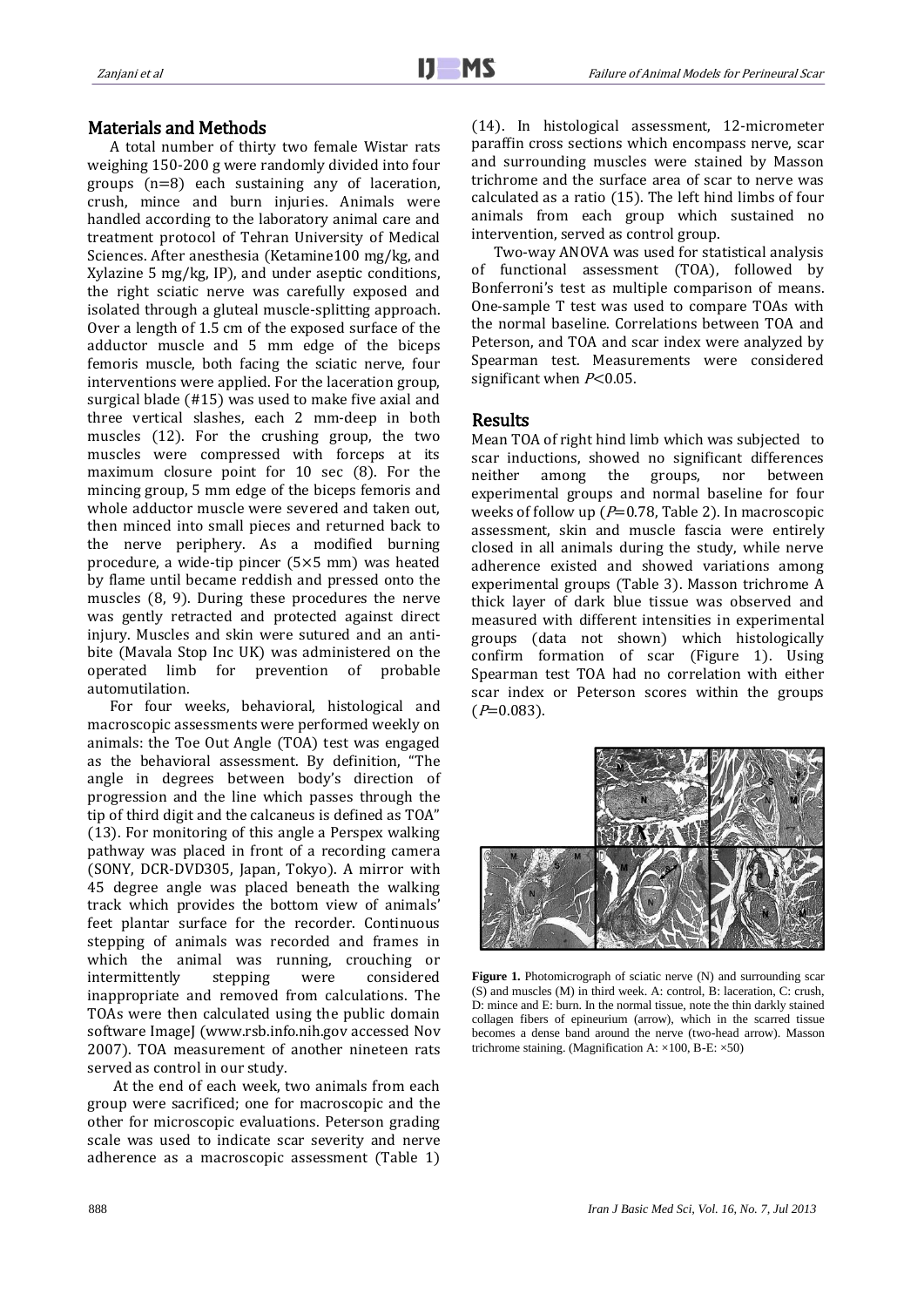Table 1. Numerical grading scheme of peterson for gross evaluation of scar

| Tissue                                 | Grade | Definition                              |
|----------------------------------------|-------|-----------------------------------------|
| Skin and muscle fascia                 |       | Skin or muscle fascia entirely closed   |
|                                        |       | Skin or muscle fascia partially open    |
|                                        |       | Skin or muscle fascia completely open   |
| Nerve adherence and nerve separability |       | No dissection or mild blunt dissection  |
|                                        |       | Some vigorous blunt dissection required |
|                                        |       | Sharp dissection required               |

**Table 2.** Toe out angle of right hind limb. Values present mean  $\pm$  SD. Normal toe out angle was measured 12.6  $\pm$  4.1

| Week | Laceration     | Crush          | Mince          | Burn            |
|------|----------------|----------------|----------------|-----------------|
|      | $12.5 \pm 5.4$ | $11.9 \pm 3.2$ | $13.1 \pm 5.8$ | $13.5 \pm 1.5$  |
| 2    | $9.9 \pm 4.6$  | $12.7 \pm 3.5$ | $10.5 \pm 1$   | $10.6 \pm 4.5$  |
| 3    | $13.9 \pm 3$   | $17.2 \pm 2.3$ | $10.2 + 3.4$   | $12.8 \pm 6.5$  |
| 4    | $10 \pm 1.9$   | $13.1 \pm 0.1$ | $9.9 + 6.9$    | $12.6 \pm 10.3$ |

#### **Discussion**

This study aims to evaluate the translational capacity of four animal models of perineural scar formation in the sciatic nerve bed.Our results demonstrated no correlation between macroscopic or histological findings, and functional assessment (TOA). This suggests that function of the sciatic nerve is not affected by scar formation in spite of macroscopic and microscopic evidences which shows presence of intensive scar.

Perineural scar formation is one of the major problems in peripheral nerve surgery by its potential hazards such as adhesion, tethering and compression of the nerve; all may lead to further functional deficit (10). Chronic nerve injury due to tethering and compression of the nerves is a central feature of clinical defects, a condition that would be ideal to achieve in animal models (16). Rodents, and especially rat, have been used in many scar formation models of preclinical research. This is mainly because of anatomic and physiologic similarities with human as well as ease of handling and being large enough for surgical interventions (17). Several studies have implemented scarring methods such as laceration (12), abrasion (9-11), crush (8) and burning of muscles (1, 8, 9). In our study these procedures were engaged as conventional physical ways for induction of scar. However, mincing of muscles as a new method was proposed by authors to maximize scar tissue and imitate tissue debris which usually exists after a traumatic injury in human.

We used TOA to assess damage to the sciatic nerve which has correlation with sciatic functional index (SFI), a universally employed assessment for measuring sciatic nerve function in rat (13). TOA is advantageous in that it is less affected by technical difficulties in analysis of foot print due to flexion contractures and automutilation (13, 18). Although histological evaluation in this study describes the pattern and distribution of scar formation around the nerve after all interventions, based on functional results it appears that true modeling of nerve injury mechanisms is more than just induced morphological fibrosis. These shortcomings in the current models may root from differences in local biomechanical tissue environment between rat and human.

One possible difference lays in the bone and soft tissue elements at the site of injury. For instance in rats, unlike clinical cases such as carpal and cubital tunnel syndromes, there is less chance of mechanical deformation through extrinsic forces imposed to sciatic nerve, perhaps due to its less muscular bulk and/or lack of enclosed bony tunnel in its path (4, 19). On the other hand, because of small anatomical

Table 3. Scores of gross evaluation of scar in Peterson's scale

| Experimental | Skin and muscle fascia |  |  |  | Nerve adherence<br>Weeks |   |  |  |
|--------------|------------------------|--|--|--|--------------------------|---|--|--|
| groups       | Weeks                  |  |  |  |                          |   |  |  |
|              |                        |  |  |  |                          |   |  |  |
| Laceration   |                        |  |  |  |                          |   |  |  |
| Crush        |                        |  |  |  |                          |   |  |  |
| Mince        |                        |  |  |  | 3                        | 3 |  |  |
| Burn         |                        |  |  |  | 3                        | ∍ |  |  |